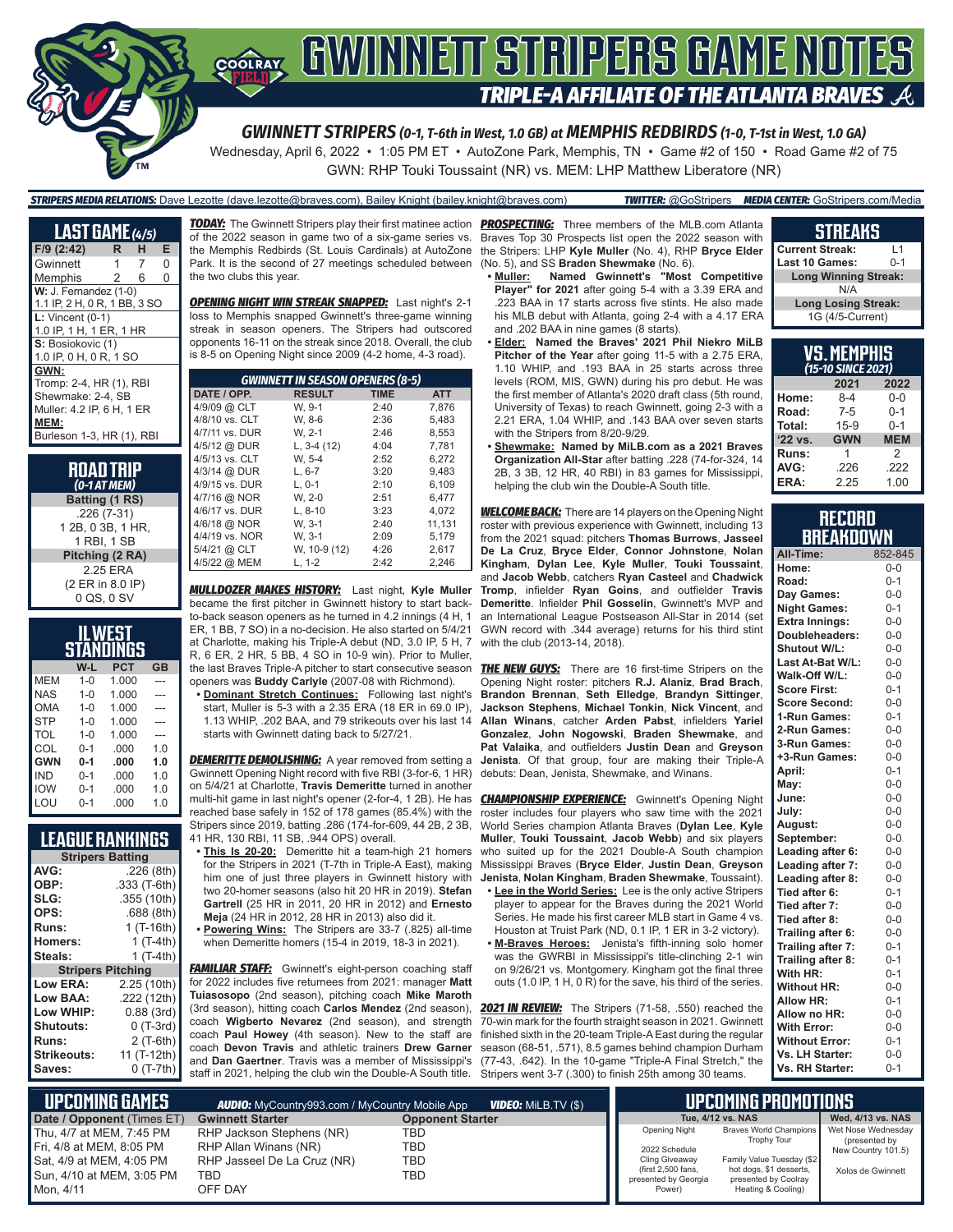# **NOTES, ETC.**



#### *WEDNESDAY, APRIL 6, 2022 AT MEMPHIS*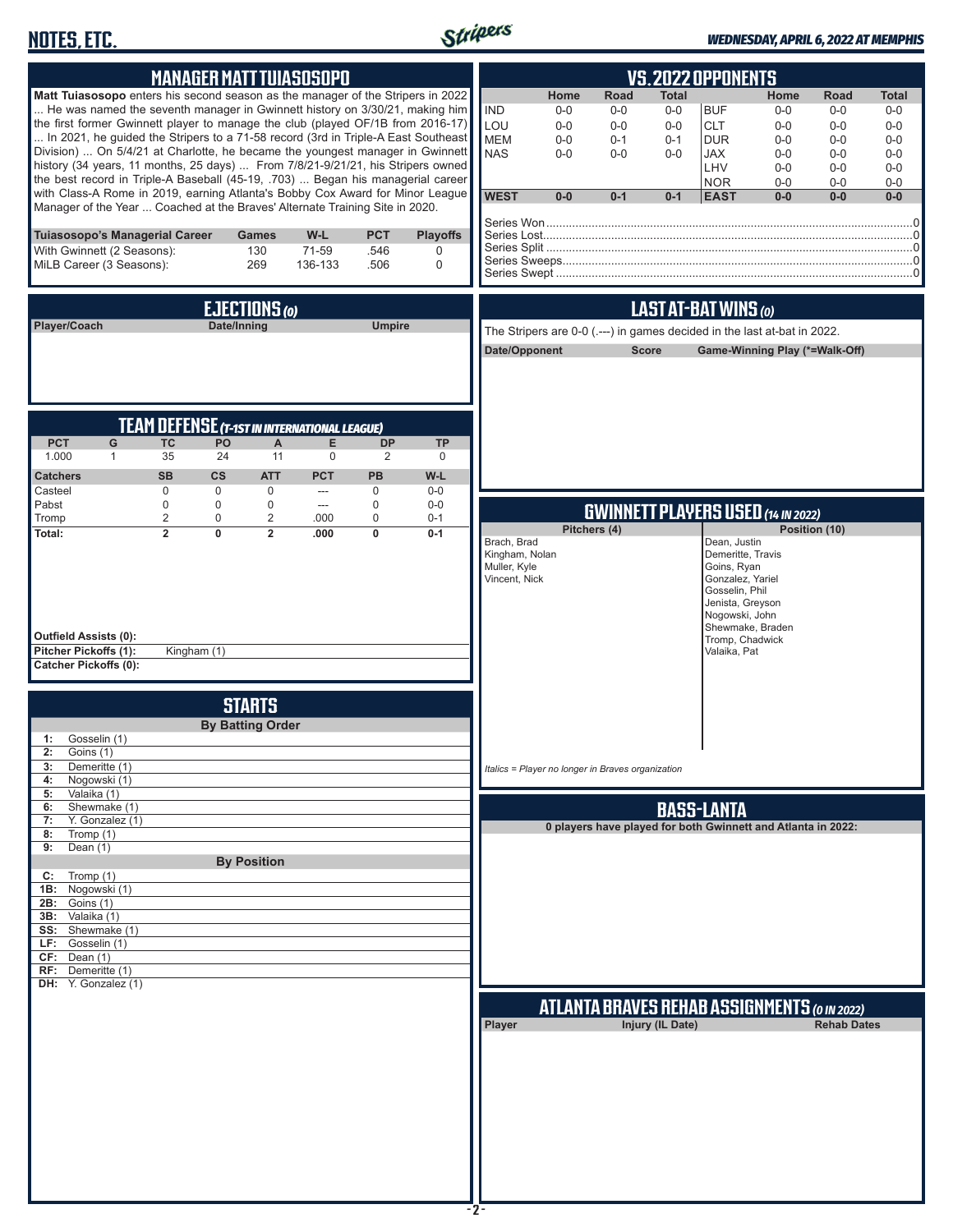## **STARTING PITCHER**



**ON BRAVES 40-MAN ROSTER BIO ON PAGE 79 OF MEDIA GUIDE**

#### *WEDNESDAY, APRIL 6, 2022 AT MEMPHIS*

# **62****TOUKI TOUSSAINT**

| B/T: | R/R | <b>BORN:</b> 6/20/96 in Pembroke Pines, FL (age 25)                 |
|------|-----|---------------------------------------------------------------------|
| HT:  | 6-3 | <b>ACQUIRED:</b> Via trade with the Arizona Diamondbacks along with |
| WT:  | 215 | Bronson Arroyo in exchange for 3B Phil Gosselin on 6/20/15.         |

*TODAY'S START:* **Touki Toussaint** makes his first start of the 2022 season in game two of a six-game series at Memphis ... It is his first career meeting with the Redbirds ... Makes his 26th career appearance (23rd start) with Gwinnett, is 8-7 with a 3.98 ERA and .237 BAA with the Stripers since 2018 ... Career in Triple-A road games, is 3-4 with a 4.53 ERA and .186 BAA in 10 games (9 starts) ... Career in Triple-A day games, is 1-1 with a 2.43 ERA and .208 BAA in seven games (5 starts).

*2022 SPRING TRAINING:* Toussaint appeared in one Spring Training game for Atlanta, 3/21 at Boston (loss, 2.0 IP, 4 H, 1 ER, 1 BB, 2 SO) ... Optioned to Gwinnett on 3/23.

*2021 SEASON:* Saw time with three MiLB teams (2-1, 3.62 ERA, 1.06 WHIP, .156 BAA in 9G, 6 starts) and Atlanta (3-3, 4.50 ERA, 1.30 WHIP, .234 BAA in 11G, 10 starts) ... Began the season on Atlanta's 60-day injured list with a right shoulder strain ... Made six rehab starts between High-A Rome (1G), Double-A Mississippi (1G), and Gwinnett (4G) from 6/15-7/13, posting a 2-1 record, 4.24 ERA, and 31 strikeouts ... On 7/8-G1 vs. Nashville, struck out 11 hitters across 6.0 scoreless innings for the win ... Activated by the Braves on 7/16 ... In five August games (4 starts), went 2-0 with a 2.74 ERA and .207 BAA ... Struggled to an 8.10 ERA (9 ER in 10.0 IP) over three starts in September ... Placed on the bereavement list on 9/22 and optioned to Gwinnett on 9/26 ... Appeared in relief for the Stripers three times (4.0 IP, 0 R) ... Across his two stints with Gwinnett, went 2-1 with a 3.48 ERA, 1.16 WHIP, and .174 BAA.

*2020 SEASON:* Recalled from the Alternate Training Site by Atlanta twice (7/23-8/24, 9/14), went 0-2 with an 8.88 ERA in seven games (5 starts) across the two stints ... On 8/6 vs. Toronto, set MLB career highs in innings (6.2) and strikeouts (9) in his lone quality start of the season, a no-decision (4 H, 3 ER) in a Braves 4-3 victory.

| <b>TOUSSAINT'S 2022 STATS</b> |         |            |               |       |     |    |           |           |            |
|-------------------------------|---------|------------|---------------|-------|-----|----|-----------|-----------|------------|
| l Team                        | W-L     | <b>ERA</b> | G/GS          | IP    | ER  | НR | <b>BB</b> | <b>SO</b> | <b>BAA</b> |
| Gwinnett (AAA)                | $0 - 0$ |            | 0/0           | ი ი   |     |    |           |           | .000       |
| MiLB Career:                  | 29-45   | 4.28       | 125/117 597.0 |       | 284 | 53 | 297       | 635       | .229       |
| MLB Career:                   | $9-6$   | 5.46       | 49/21         | 145.0 | 88  | 24 | 85        | 155       | 243        |

| <b>TOUSSAINT'S 2022 SPLITS (WITH GWINNETT)</b> |                       |                  |                       |  |  |  |  |  |
|------------------------------------------------|-----------------------|------------------|-----------------------|--|--|--|--|--|
| Home:                                          | 0-0, -.-- ERA (0G)    | Road:            | 0-0, -.-- ERA (0G)    |  |  |  |  |  |
| Day:                                           | $0-0, - -$ ERA (0G)   | Night:           | 0-0, -.-- ERA (0G)    |  |  |  |  |  |
| Starter:                                       | $0-0, - -$ ERA $(0G)$ | <b>Reliever:</b> | $0-0, - -$ ERA $(0G)$ |  |  |  |  |  |
| Vs. LHB:                                       | .000 BAA, 0 HR        | Vs. RHB:         | .000 BAA, 0 HR        |  |  |  |  |  |

| <b>TOUSSAINT VS. MEMPHIS.</b> |       |                          |   |           |     |   |    |           |           |           |
|-------------------------------|-------|--------------------------|---|-----------|-----|---|----|-----------|-----------|-----------|
|                               | W-L   | <b>ERA</b>               | G | <b>GS</b> | ΙP  | н | ER | <b>HR</b> | <b>BB</b> | <b>SO</b> |
| 2022:                         | $0-0$ | $\overline{\phantom{a}}$ |   |           | 0.0 |   |    |           |           |           |
| Career:                       | $0-0$ | $\overline{\phantom{a}}$ |   |           | 0.0 |   |    |           |           |           |

| <b>TOUSSAINT'S HIGHS &amp; LOWS</b>                                  |               |                                     |  |  |  |  |
|----------------------------------------------------------------------|---------------|-------------------------------------|--|--|--|--|
|                                                                      | <b>Season</b> | Career (MiLB and MLB)               |  |  |  |  |
| IP:                                                                  | None          | 8.0 (3x, last: 7/25/18, GWN at LHV) |  |  |  |  |
| $\left  \begin{array}{c} \text{SO} \\ \text{SO} \end{array} \right $ | None          | 11 (4x, last: 7/8/21, GWN vs. NAS)  |  |  |  |  |
|                                                                      | None          | 7 (8/24/17, MIS at CHA)             |  |  |  |  |
| H:<br>ER:                                                            | None          | 11 (4/26/19, GWN vs. TOL)           |  |  |  |  |
|                                                                      | None          | 9 (7/26/15, ROM at ASH)             |  |  |  |  |
| Low-Hit CG:                                                          | None          | None                                |  |  |  |  |
| Low-ER CG:                                                           | None          | None                                |  |  |  |  |

#### *TOUSSAINT'S CAREER ACCOLADES*

**2017:** Advanced-A Florida Pitcher of the Year ... Southern League Pitcher of the Week (8/20/17) ... Arizona Fall League Rising Stars Game ... **2018:** Southern League Midseason All-Star ... MLB All-Star Futures Game World Team ... International League Pitcher of the Week (8/26/18) ... Atlanta Braves Minor League Pitcher of the Year ... MLBPipeline.com Braves Minor League Pitcher of the Year ... MiLB.com Braves Organization All-Star (2018) ... *Baseball America* Minor League All-Star.

## *TOUSSAINT'S 2022 STARTS (ALL LEVELS)*

**Team Date/Opp. Result IP H R ER HR BB SO NP-S Catcher Opp. Starter Final Notes**

| STRIPERS STARTING PITCHERS (1 IN 2022) |       |            |           |    |         |                       |                            |                                              |
|----------------------------------------|-------|------------|-----------|----|---------|-----------------------|----------------------------|----------------------------------------------|
| <b>Pitcher</b>                         | W-L   | <b>ERA</b> | <b>GS</b> | QS |         | Team W-L Run Support  | <b>Last Gwinnett Start</b> | <b>Final Line</b>                            |
| De La Cruz, Jasseel                    | $0-0$ | $-1 - 1$   |           |    | $0-0$   | $0.00$ RPG $(0$ Tot.) | N/A                        |                                              |
| Muller, Kyle                           | $0-0$ | .93        |           |    | $0 - 1$ | 1.00 RPG (1 Tot.)     | 4/5 at MEM (ND)            | 4.2 IP, 4 H, 1 R, 1 ER, 1 BB, 7 SO (77p/50s) |
| Stephens, Jackson                      | $0-0$ | $-1$       |           |    | $0-0$   | $0.00$ RPG $(0$ Tot.) | N/A                        |                                              |
| Toussaint, Touki                       | $0-0$ | $-1 - 1$   |           |    | $0-0$   | $0.00$ RPG $(0$ Tot.) | N/A                        |                                              |
| Winans, Allan                          | $0-0$ | $-1 - 1$   |           |    | $0-0$   | $0.00$ RPG $(0$ Tot.) | N/A                        |                                              |
| Total:                                 | 0-0   | .93        |           |    | $0 - 1$ | 1.00 RPG (1 Tot.)     |                            |                                              |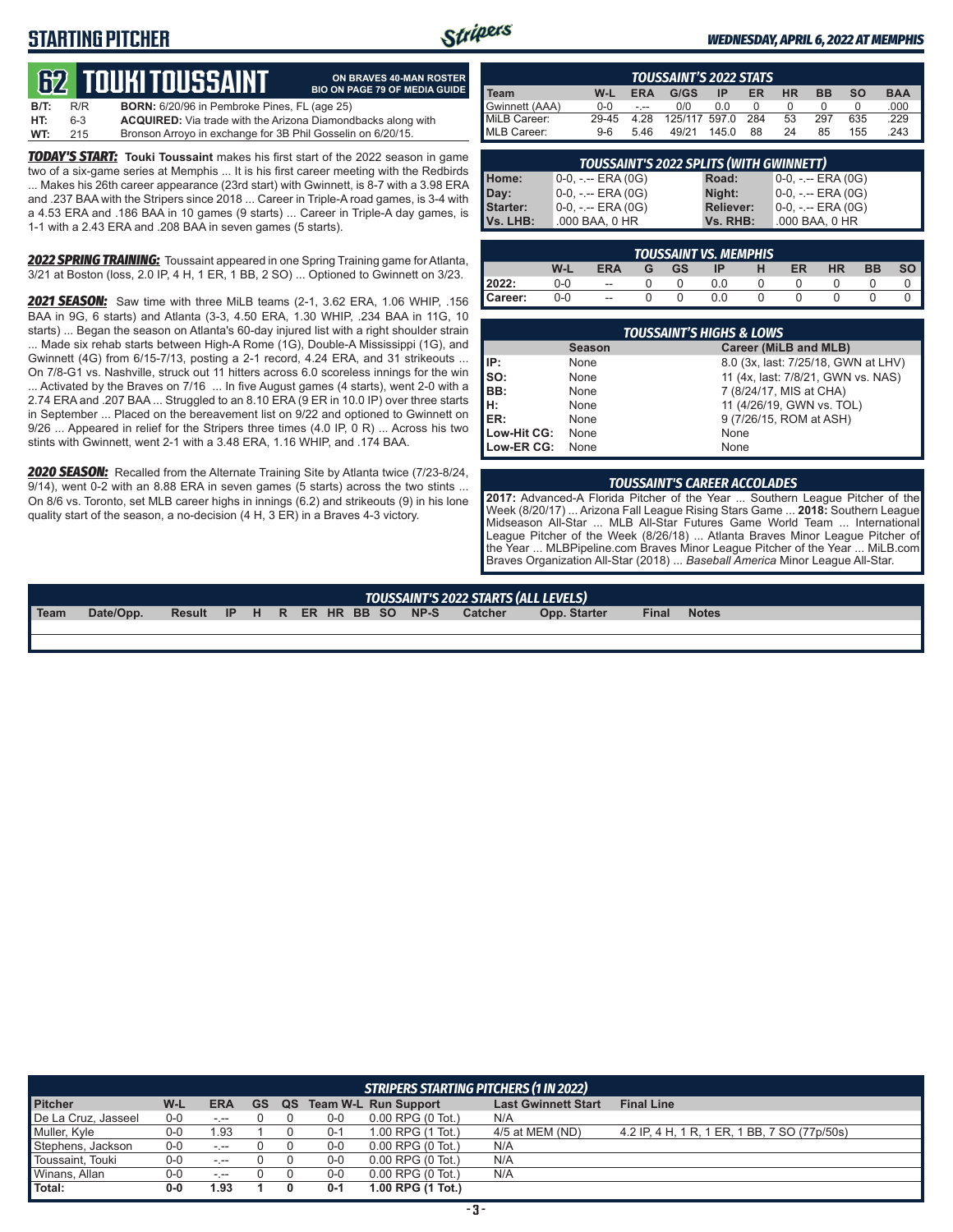#### **BULLPEN**



I Γ

#### *WEDNESDAY, APRIL 6, 2022 AT MEMPHIS*

| <b>STRIPERS PITCHING BREAKDOWN</b>                                                |  |         |            |     |   |               |           |           |           |            |
|-----------------------------------------------------------------------------------|--|---------|------------|-----|---|---------------|-----------|-----------|-----------|------------|
|                                                                                   |  | W-L     | <b>ERA</b> | ΙP  | R | ER            | <b>HR</b> | <b>BB</b> | <b>SO</b> | <b>BAA</b> |
| Starters:                                                                         |  | $0 - 0$ | 1.93       | 4.2 |   |               | 0         |           |           | .235       |
| Relievers:                                                                        |  | $0 - 1$ | 2.70       | 3.1 |   |               |           |           | 4         | .200       |
| Total:                                                                            |  | $0 - 1$ | 2.25       | 8.0 | 2 | $\mathcal{P}$ |           |           | 11        | 222        |
| <b>Saves/Opp: 0/0 (00.0%)</b><br><b>Holds:</b> 0<br><b>IR/Scored:</b> 1/0 (00.0%) |  |         |            |     |   |               |           |           |           |            |
| <b>Complete Games: 0</b><br><b>Quality Starts: 0</b><br><b>Shutouts:</b> 0        |  |         |            |     |   |               |           |           |           |            |
|                                                                                   |  |         |            |     |   |               |           |           |           |            |

| <b>PITCHER AWARDS &amp; HONORS</b> |                   |              |  |  |  |
|------------------------------------|-------------------|--------------|--|--|--|
| <b>Pitcher</b>                     | <b>Award/Date</b> | <b>Stats</b> |  |  |  |
|                                    |                   |              |  |  |  |
|                                    |                   |              |  |  |  |
|                                    |                   |              |  |  |  |

# **32 R.J. ALANIZ** *- RHP - 30 YRS - McALLEN, TX*

| <b>RELIEF W/GWN: <math>0-0.</math> -.-- ERA in <math>0G</math></b> |                         | <b>START W/GWN: <math>0-0.</math> -.-- ERA in <math>0G</math></b>       |
|--------------------------------------------------------------------|-------------------------|-------------------------------------------------------------------------|
| GF: 0                                                              |                         | <b>HOLDS: 0 SAVES: 0/0 IR/SCORED: 0/0 SCORELESS STREAK: 0G (0.0 IP)</b> |
|                                                                    | <b>LAST RELIEF: N/A</b> |                                                                         |

- **• 2022 Spring Training:** 0-0, 9.00 ERA, .400 BAA in 1G with Atlanta.
- **• 2021:** Pitched for both Triple-A Louisville (1-3, 3.46 ERA, .286 BAA, 1 SV in 33G) and Cincinnati (0-0, 3.38 ERA, .111 BAA in 3G).
- **• Triple-A Stops:** Prior to joining Gwinnett, has pitched for Toledo (DET) from 2016- 17, Durham (TB) in 2018, Tacoma (SEA) in 2019, and Louisville (CIN) from 2019- 21 ... Was a part of Durham's Governors' Cup championship team in 2018.
- **• MLB Career:** 1-0, 8.35 ERA, .278 BAA, 0 SV in 15G (0 starts) with Seattle (2019) and Cincinnati (2019, 2021).
- **• Acquired:** MiLB FA (3/20/22) ... Originally signed by the Houston Astros as a nondrafted free agent (8/14/09).

## **53 BRAD BRACH** *- RHP - 35 YRS - FREEHOLD, NJ*

*RELIEF W/GWN:*0-0, 0.00 ERA in 1G *START W/GWN:*0-0, -.-- ERA in 0G *GF:*1 *HOLDS:*0 *SAVES:*0/0 *IR/SCORED:*0/0 *SCORELESS STREAK:*1G (1.0 IP)

- *LAST RELIEF:*4/5 at MEM (1.0 IP, 1 H, 0 R, 0 BB, 1 SO, 9p/7s)
- **• 2022 Spring Training:** 1-0, 0.00 ERA, .250 BAA in 1G with Atlanta.
- **• 2021:** In 35G with Cincinnati, was 1-2 with a 6.30 ERA, .254 BAA, and 1 save ... Also logged 8G with Triple-A Louisville (0-0, 0.00 ERA, 0 ER in 8.2 IP, 15 SO).
- **• Triple-A Stops:** Prior to joining Gwinnett, has pitched for Tucson (SD) from 2011- 13, Norfolk (BAL) in 2014, and Louisville (CIN) in 2021.
- **• MLB Career:** 38-29, 3.55 ERA, .232 BAA, 34 SV in 531G (0 starts) with San Diego (2011-13), Baltimore (2014-18), Atlanta (2018), Chicago Cubs (2019), New York Mets (2019-20), and Cincinnati (2021) ... Pitched in the MLB Postseason for Baltimore (2014, 2016) and Atlanta (2018).
- **• Acquired:** MiLB FA (3/19/22) ... Originally the San Diego Padres' 42nd-round pick in 2008 out of Monmouth University (West Long Branch, NJ).

## **57 BRANDON BRENNAN** *- RHP - 30 YRS - MISSION VIEJO, CA*

*RELIEF W/GWN:*0-0, -.-- ERA in 0G *START W/GWN:*0-0, -.-- ERA in 0G *GF:*0 *HOLDS:*0 *SAVES:*0/0 *IR/SCORED:*0/0 *SCORELESS STREAK:*0G (0.0 IP) *LAST RELIEF:*N/A

- **• 2022 Spring Training:** 0-0, 20.25 ERA, .429 BAA in 2G with Atlanta.
- **• 2021:** Made 32 relief appearances with Triple-A Worcester (Red Sox), going 1-2 with a 5.97 ERA, .293 BAA, and 1 save (1-for-4) ... Also made 1 MLB appearance with Boston, tossing 3.0 scoreless IP on 6/12 vs. Toronto.
- **• Triple-A Stops:** Prior to joining Gwinnett, has pitched for Charlotte (CWS) from 2017-18, Tacoma (SEA) in 2019, and Worcester (BOS) in 2021.
- **• MLB Career:** 3-6, 4.21 ERA, .214 BAA, 0 SV in 55G (0 starts) with Seattle (2019- 20) and Boston (2021).
- **• Acquired:** MiLB FA (3/10/22) ... Originally the Chicago White Sox' 4th-round pick in 2012 out of Orange Coast College (Costa Mesa, CA).

## **49 THOMAS BURROWS** *- LHP - 27 YRS - FLORENCE, AL*

*RELIEF W/GWN:*0-0, -.-- ERA in 0G *START W/GWN:*0-0, -.-- ERA in 0G *GF:*0 *HOLDS:*0 *SAVES:*0/0 *IR/SCORED:*0/0 *SCORELESS STREAK:*0G (0.0 IP) *LAST RELIEF:*N/A

- **• 2022 Spring Training:** 0-0, 0.00 ERA, .000 BAA in 1G with Atlanta.
- **• 2021:** Spent entire year with Gwinnett, going 3-1 with a 2.64 ERA, .176 BAA, and 0 saves (0-for-1) in 35G (1 start) ... Led team in relief strikeouts (65).
- **• GWN Career:** 4-2, 3.55 ERA, .200 BAA, 6 SV in 62G (1 start) since 2019 ... Won the team's Community Service Award in 2019.
- **• MLB Career:** Has yet to make his Major League debut.
- **• Acquired:** Via trade with Seattle (1/11/17) ... Originally the Seattle Mariners' 4thround pick in 2016 out of the University of Alabama.

| PITCHING BY MONTH |         |            |     |          |    |           |           |              |            |
|-------------------|---------|------------|-----|----------|----|-----------|-----------|--------------|------------|
|                   | W-L     | <b>ERA</b> | IP  | R        | ER | <b>HR</b> | <b>BB</b> | <b>SO</b>    | <b>BAA</b> |
| April:            | $0 - 1$ | 2.25       | 8.0 | 2        | 2  |           |           | 11           | .222       |
| May:              | $0 - 0$ | -.--       | 0.0 | $\Omega$ | 0  | 0         | 0         | <sup>0</sup> |            |
| June:             | $0 - 0$ |            | 0.0 | 0        | 0  | 0         | 0         | O            |            |
| July:             | $0 - 0$ |            | 0.0 | 0        | 0  | 0         | 0         | $\Omega$     |            |
| August:           | $0 - 0$ |            | 0.0 | 0        | 0  | 0         | 0         | O            |            |
| September:        | $0 - 0$ |            | 0.0 | 0        |    | 0         | 0         | $\Omega$     |            |

*SCORELESS INNINGS STREAKS (15-PLUS INNINGS)*

| $\mathcal{L}^{\text{max}}_{\text{max}}$ and $\mathcal{L}^{\text{max}}_{\text{max}}$ and $\mathcal{L}^{\text{max}}_{\text{max}}$ and $\mathcal{L}^{\text{max}}_{\text{max}}$ |  |
|-----------------------------------------------------------------------------------------------------------------------------------------------------------------------------|--|

**Pitcher Length Dates Stats**

|  | $\sqrt{55}$ SETH ELLEDGE - RHP - 25 YRS - DALLAS, TX |
|--|------------------------------------------------------|
|  |                                                      |

| <b>RELIEF W/GWN:</b> $0-0$ , $-$ -- ERA in $0G$ |                         | <b>START W/GWN:</b> $0-0$ , $-$ -- ERA in $0G$                   |
|-------------------------------------------------|-------------------------|------------------------------------------------------------------|
| GF: 0                                           |                         | HOLDS: 0 SAVES: 0/0 IR/SCORED: 0/0 SCORELESS STREAK: 0G (0.0 IP) |
|                                                 | <b>LAST RELIEF: N/A</b> |                                                                  |

- **• 2022 Spring Training:** Did not pitch for an MLB team this Spring.
- **• 2021:** Pitched for both Triple-A Memphis (2-2, 6.56 ERA, .299 BAA, 2 SV in 30G) and St. Louis (0-0, 4.63 ERA, .302 BAA, 0 SV in 11G).
- **• Triple-A Stops:** Prior to joining Gwinnett, has pitched for Memphis (STL) from 2019-21 (5-3, 5.66 ERA, .270 BAA, 2 SV in 51G) ... Also appeared for the RedBidrds in the 2018 PCL Playoffs (0-0, 0.00 ERA in 1G).
- **• MLB Career:** 1-0, 4.63 ERA, .282 BAA, 0 SV in 23G with St. Louis (2020-21).
- **• Acquired:** MiLB FA (3/30/22) ... Originally the Seattle Mariners' 4th-round pick in 2017 out of Dallas Baptist University (TX).

|       |  |                                          |                         | 5 CONNOR JOHNSTONE - RHP - 27 YRS - SAN DIEGO, CA                       |
|-------|--|------------------------------------------|-------------------------|-------------------------------------------------------------------------|
|       |  | <b>RELIEF W/GWN: 0-0, -.-- ERA in 0G</b> |                         | <b>START W/GWN: <math>0-0</math>.</b> -.-- ERA in $0G$                  |
| GF: 0 |  |                                          |                         | <b>HOLDS: 0 SAVES: 0/0 IR/SCORED: 0/0 SCORELESS STREAK: 0G (0.0 IP)</b> |
|       |  |                                          | <b>LAST RELIEF: N/A</b> |                                                                         |

- **• 2022 Spring Training:** 0-0, 0.00 ERA, .000 BAA, 1 SV in 1G with Atlanta.
- **• 2021:** Spent the full year with Gwinnett, going 3-8 with a 4.84 ERA and .258 BAA in 33G (16 starts) ... Was 2-0 with a 2.36 ERA and .191 BAA in 17 relief outings.
- **• GWN Career:** 7-8, 4.79 ERA, .261 BAA, 0 SV in 45G (20 starts) since 2018.
- **• MLB Career:** Has yet to make his Major League debut.
- **• Acquired:** Braves' 21st-round pick in 2017 out of Wake Forest University.
- **• Local Product:** Played baseball at Roswell High School (Roswell, GA).

## **39 NOLAN KINGHAM** *- RHP - 25 YRS - LAS VEGAS, NV*

|       | <b>RELIEF W/GWN: 0-0, 0.00 ERA in 1G</b> | <b>START W/GWN: 0-0, -.-- ERA in 0G</b>                               |
|-------|------------------------------------------|-----------------------------------------------------------------------|
| GF: 0 |                                          | HOLDS: 0 SAVES: 0/0 IR/SCORED: 1/0 SCORELESS STREAK: 1G (1.1 IP)      |
|       |                                          | <b>LAST RELIEF:</b> 4/5 at MEM (1.1 IP, 0 H, 0 R, 0 BB, 1 SO, 14p/8s) |

- **• GWN Career:** 0-5, 9.68 ERA (33 ER in 30.2 IP), 0 SV in 8G (6 starts) since 2021.
- **• 2022 Spring Training:** 0-0, 0.00 ERA, .000 BAA, 1 SV in 1G with Atlanta. **• 2021:** Pitched for both Double-A Mississippi (6-1, 2.08 ERA, .225 BAA, 2 SV in 12G) and Gwinnett (0-5, 10.13 ERA, .365 BAA in 7G) ... Named Double-A South Pitcher of the Month for June (3-0, 0.83 ERA, 0.83 WHIP, .193 BAA in 5 starts) ... Served as the M-Braves' closer during the Double-A South Championship Series, going 3-for-3 in save chances (2.1 IP, 1 H, 0 R, 0 BB, 2 SO) ... Got the final 3 outs of Mississippi's 2-1 win over Montgomery in Game 5, clinching the title.
- **• MLB Career:** Has yet to make his Major League debut.
- **• Acquired:** Braves' 12th-round pick in 2018 out of the University of Texas.

#### **58 DYLAN LEE** *- LHP - 27 YRS - DINUBA, CA*

|       | <b>RELIEF W/GWN: 0-0, -.-- ERA in 0G</b> |                         | <b>START W/GWN: 0-0, -.-- ERA in 0G</b> |                                                                  |  |  |
|-------|------------------------------------------|-------------------------|-----------------------------------------|------------------------------------------------------------------|--|--|
| GF: 0 |                                          |                         |                                         | HOLDS: 0 SAVES: 0/0 IR/SCORED: 0/0 SCORELESS STREAK: 0G (0.0 IP) |  |  |
|       |                                          | <b>LAST RELIEF: N/A</b> |                                         |                                                                  |  |  |

- **• 2022 Spring Training:** 0-0, 9.00 ERA, .357 BAA in 3G with Atlanta.
- **• 2021 w/GWN:** Named Stripers' Most Outstanding Reliever (5-1, 1.54 ERA, .176 BAA, 1 SV in 35G) ... Led GWN relievers (min. 30.0 IP) in BAA, ranked 2nd in ERA.
- **• 2021 w/ATL:** Made his MLB debut with the Braves, logging 2G in relief in October (0-0, 9.00 ERA, .333 BAA) ... Also made his MLB Postseason debut (0-0, 6.00 ERA, .286 BAA in 3G, 1 start) ... Started Game 4 of the World Series vs. Houston on 10/30 (ND, 0.1 IP, 1 H, 1 ER, 2 BB, 1 SO), becoming the 1st pitcher in MLB history to make his 1st career start in the World Series.
- **• GWN Career:** 5-1, 1.54 ERA, .176 BAA, 1 SV in 35G (0 starts) since 2021.
- **• MLB Career:** 0-0, 9.00 ERA, .333 BAA, 0 SV in 2G (0 starts) with Atlanta (2021).
- **• Acquired:** MiLB FA (4/15/21) ... Originally the Miami Marlins' 10th-round pick in 2016 out of Fresno State University.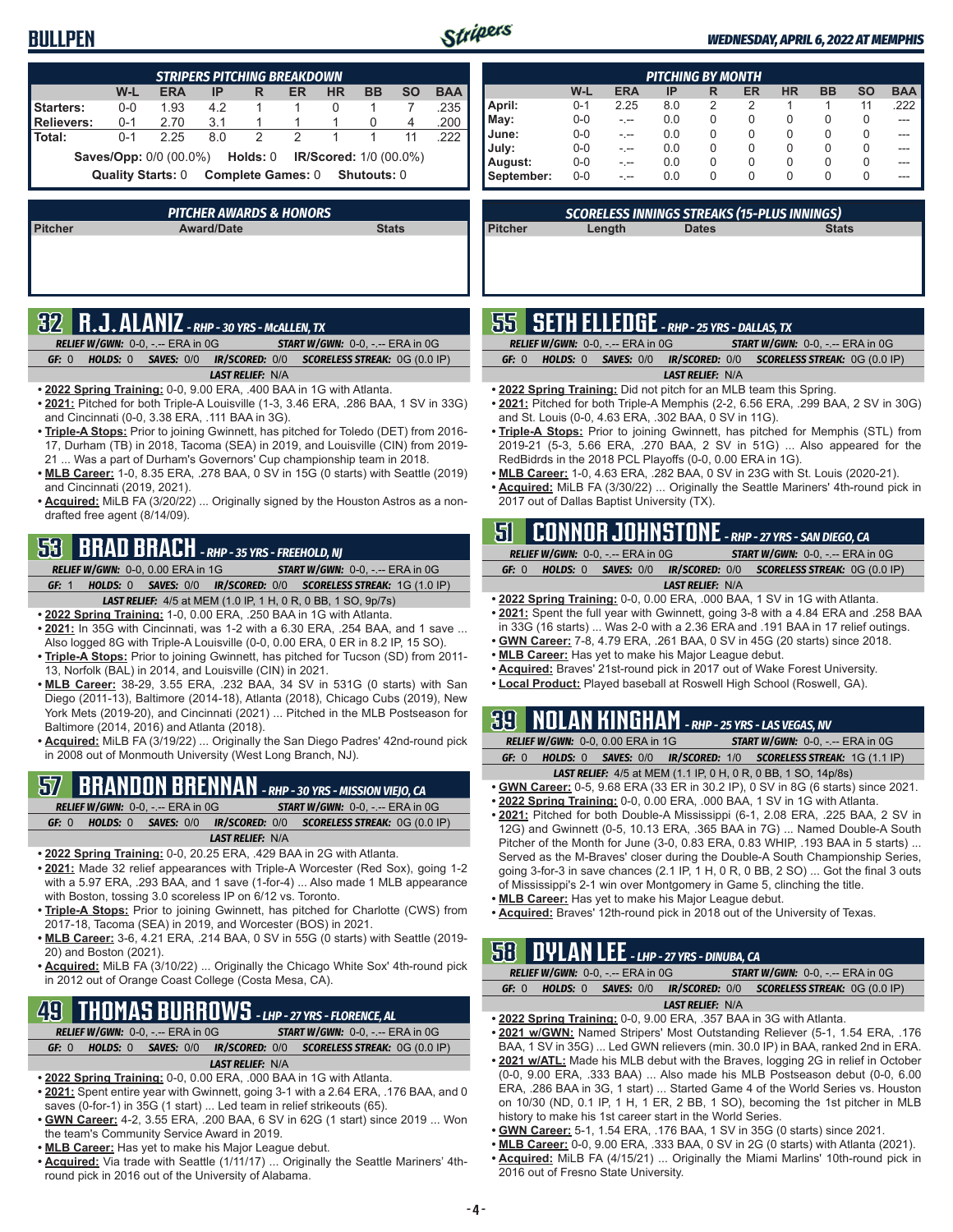## **56 BRANDYN SITTINGER** *- LHP - 27 YRS - ELYRIA, OH*

*RELIEF W/GWN:*0-0, -.-- ERA in 0G *START W/GWN:*0-0, -.-- ERA in 0G *GF:*0 *HOLDS:*0 *SAVES:*0/0 *IR/SCORED:*0/0 *SCORELESS STREAK:*0G (0.0 IP)

#### *LAST RELIEF:*N/A

- **• 2022 Spring Training:** 0-0, 11.57 ERA, .333 BAA in 3G with Atlanta. **• 2021:** Split time between Double-A Amarillo (0-1, 3.94 ERA, .196 BAA, 1 SV in 12G) and Triple-A Reno (1-1, 4.24 ERA, .209 BAA, 4 SV in 23G) of the Arizona organization ... Also made his MLB debut (0-1, 7.71 ERA, .294 BAA, 0 SV in 5G).
- **• Triple-A Stops:** Prior to joining Gwinnett, had only pitched with Reno in 2021.
- **• MLB Career:** 0-1, 7.71 ERA, .294 BAA, 0 SV in 5G (0 starts) with Arizona (2021).
- **• Acquired:** MiLB FA (2/20/22) ... Originally the Detroit Tigers' 17th-round pick in 2016 out of Ashland University (Ashland, OH).

#### **59 MICHAEL TONKIN** *- RHP - 32 YRS - GLENDALE, CA*

|       | <b>RELIEF W/GWN: 0-0, -.-- ERA in 0G/</b> |                         | <b>START W/GWN: 0-0, -.-- ERA in 0G</b> |                                                                         |  |  |  |  |  |
|-------|-------------------------------------------|-------------------------|-----------------------------------------|-------------------------------------------------------------------------|--|--|--|--|--|
| GF: 0 |                                           |                         |                                         | <b>HOLDS: 0 SAVES: 0/0 IR/SCORED: 0/0 SCORELESS STREAK: 0G (0.0 IP)</b> |  |  |  |  |  |
|       |                                           | <b>LAST RELIEF: N/A</b> |                                         |                                                                         |  |  |  |  |  |

- **• 2022 Spring Training:** 0-0, 0.00 ERA, .000 BAA in 3G with Atlanta.
- **• 2021:** Pitched for the Long Island Ducks of the Atlantic League (2-1, 0.53 ERA, 9 SV in 16G), Tijuana of the Mexican League (2-1, 2.00 ERA in 6G), and Aguilas of the Dominican Winter League (1-0, 0.68 ERA in 13G).
- **• Triple-A Stops:** Before joining Gwinnett, pitched for Rochester (MIN) from 2013- 17, San Antonio (MIL) in 2019, and Reno (ARI) in 2019.
- **• MLB Career:** 3-3, 4.43 ERA, .269 BAA, 0 SV in 141G with Minnesota (2013-17).
- **• Acquired:** MiLB FA (1/11/22) ... Originally the Minnesota Twins' 30th-round pick in 2008 out of Palmdale High School (CA).

## **54 NICK VINCENT** *- RHP - 35 YRS - POWAY, CA*

*RELIEF W/GWN:*0-1, 9.00 ERA in 1G *START W/GWN:*0-0, -.-- ERA in 0G *GF:*0 *HOLDS:*0 *SAVES:*0/0 *IR/SCORED:*0/0 *SCORELESS STREAK:*-1G

- *LAST RELIEF:*4/5 at MEM (loss, 1.0 IP, 1 H, 1 R, 1 ER, 1 HR, 2 SO, 16p/12s) **• 2022 Spring Training:** 0-0, 54.00 ERA, .714 BAA in 1G with Atlanta.
- **• 2021:** Opened the season with the Texas Rangers, pitching for Triple-A Round Rock (0-0, 4.11 ERA, .273 BAA in 15G) ... Released on 6/22 ... Signed by the Minnesota Twins on 6/23 and joined Triple-A St. Paul (3-1, 4.55 ERA, .228 BAA, 6 SV in 24G)) ... Had his contract selected on 8/10 and logged 7G for the Twins (1-0, 0.71 ERA, .146 BAA, 0 SV).
- **• Triple-A Stops:** Prior to joining Gwinnett, has pitched for 7 Triple-A teams: Portland (SD, 2008), Tucson (SD, 2012-13), El Paso (SD, 2015), Sacramento (SF, 2019), Lehigh Valley (PHI, 2019), Round Rock (TEX, 2021), and St. Paul (MIN, 2021).
- **• MLB Career:** 23-23, 3.30 ERA, .236 BAA, 7 SV in 412G with San Diego (2012-15), Seattle (2016-18), San Francisco (2019), Philadelphia (2019), Miami (2020), and Minnesota (2021).
- **• Acquired:** MiLB FA (3/16/22) ... Originally the San Diego Padres' 18th-round pick in 2008 out of Cal State Long Beach.

# **71 JACOB WEBB** *- RHP - 28 YRS - RIVERSIDE, CA*

|       | <b>RELIEF W/GWN:</b> $0-0$ , $ -$ ERA in $0G$ |                         | <b>START W/GWN:</b> $0-0.$ -.-- ERA in $0G$                             |
|-------|-----------------------------------------------|-------------------------|-------------------------------------------------------------------------|
| GF: 0 |                                               |                         | <b>HOLDS: 0 SAVES: 0/0 IR/SCORED: 0/0 SCORELESS STREAK: 0G (0.0 IP)</b> |
|       |                                               | <b>LAST RELIEF: N/A</b> |                                                                         |
|       |                                               | _ _ _ _ _               |                                                                         |

- **• 2022 Spring Training:** Did not pitch in MLB camp for Atlanta.
- **• 2021:** Appeared with both Gwinnett (1-2, 3.00 ERA, .193 BAA, 6 SV in 24G) and Atlanta (5-4, 4.19 ERA, .279 BAA, 1 SV in 34G) ... His 6 SV for the Stripers were T-10th in the Triple-A East ... Pitched in 2G for the Braves during the NLCS vs. the LA Dodgers (0-0, 21.60 ERA, 4 ER in 1.2 IP).
- **• GWN Career:** 3-5, 3.68 ERA, .190 BAA, 18 SV in 64G since 2018.
- **• MLB Career:** 9-4, 2.47 ERA, .240 BAA, 3 SV in 78G with Atlanta (2019-21).
- **• Acquired:** Braves' 18th-round pick in 2014 out of Tabor College (Hillsboro, KS).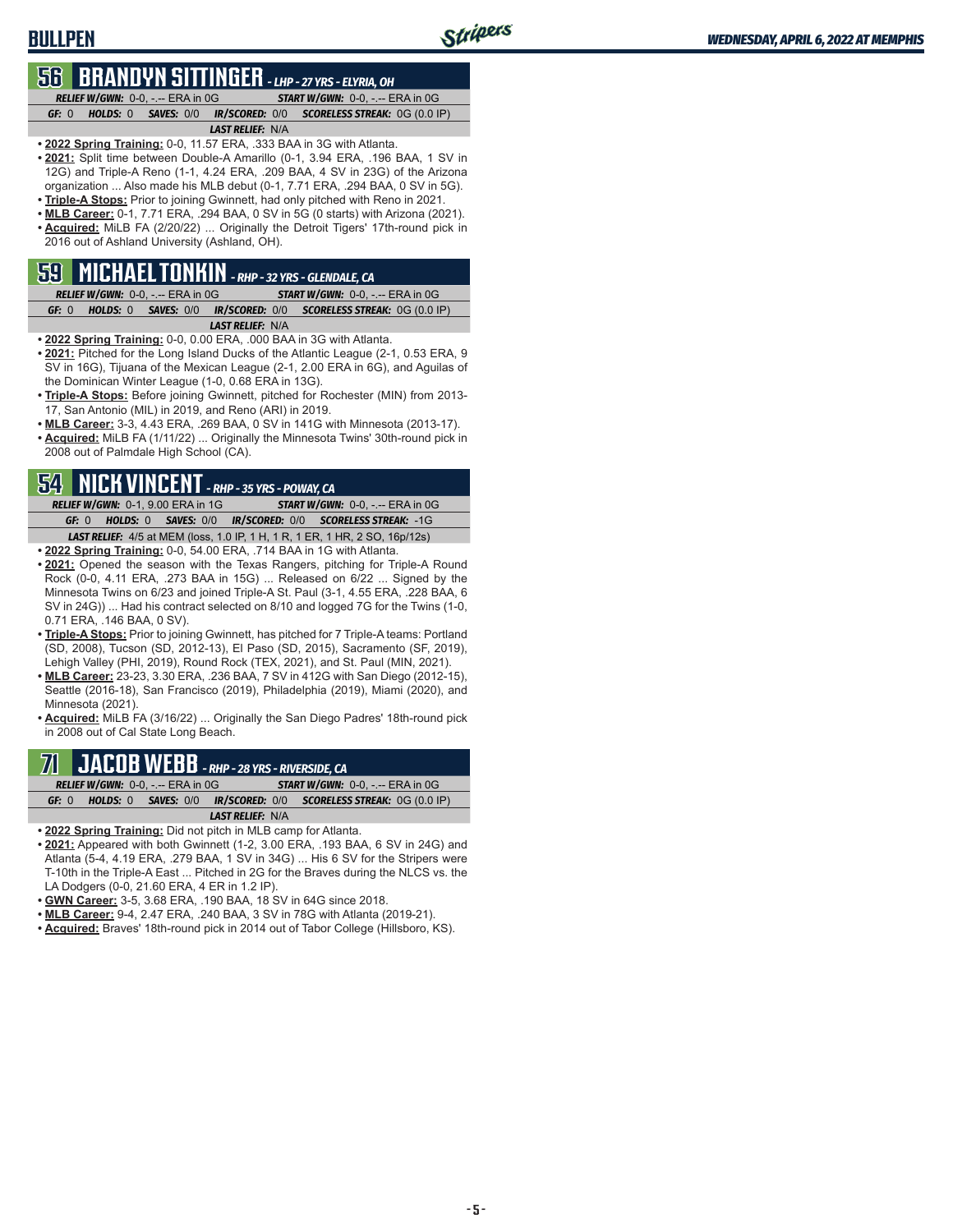## **BATTERS**

#### **9 RYAN CASTEEL** *- C - 30 YRS - CHATTANOOGA, TN*

*SEASON WITH GWN:*.---, 0 HR, 0 RBI, 0 SB, .--- OPS *HIT STREAK:* 0G (0-0)

#### *4/5 at MEM:*DNP *ROAD TRIP:* .000 (0-0)

**• 2022 Spring Training:** Did not play in Atlanta's MLB camp.

- **• 2021:** Spent the entire year with Gwinnett, batting .224 (6 2B, 8 HR, 13 R, 28 RBI, .716 OPS) in 68G ... Led the club in pinch-hit at-bats (28) and hits with the bases loaded (4-for-6, .667, 2 2B, 1 HR, 12 RBI, 2.125 OPS).
- **• GWN Career:** .224, 6 2B, 0 3B, 8 HR, 28 RBI, 0 SB, .716 OPS in 68G since 2021. **• Triple-A Stops:** Prior to joining Gwinnett, played for Albuquerque (COL) from 2015-16.
- **• MLB Career:** Has yet to make his Major League debut.
- **• Acquired:** MiLB FA (11/29/21) ... On his 3rd contract with Atlanta (also signed on 1/24/19 and 3/14/21) ... Originally the Colorado Rockies' 17th-round pick in 2010 out of Cleveland State Community College (Cleveland, TN).

# **15 JUSTIN DEAN** *- OF - 25 YRS - MAULDIN, SC*

*SEASON WITH GWN:*.000, 0 HR, 0 RBI, 0 SB, .000 OPS *HIT STREAK:* -1G (0-3)

*4/5 at MEM:*0-3 *ROAD TRIP:* .000 (0-3)

- **• 2022 Spring Training:** .000 (0-for-7, 2 R, 2 RBI) in 5G with Atlanta.
- **• 2021:** Spent the entire year with Double-A Mississippi, batting .237 (14 2B, 4 3B, 8 HR, 60 R, 34 RBI, 29 SB, .709 OPS) in 99G ... In the Double-A South Championship Series, hit .333 (2 2B, 6 R, 2 RBI, 2 SB) in 5G.
- **• Triple-A Stops:** Is making his Triple-A debut in 2022.
- **• MLB Career:** Has yet to make his Major League debut.
- **• Award Winner:** Was Class-A Rome's Player of the Year in 2019 (.284, 18 2B, 9 3B, 9 HR, 85 R, 46 RBI, 47 SB, .817 OPS in 109G).
- **• Acquired:** Braves' 17th-round pick in 2018 out of Lenoir-Rhyne University (NC).

## **12 TRAVIS DEMERITTE** *- OF - 27 YRS - NEW YORK, NY*

*SEASON WITH GWN:*.500, 0 HR, 0 RBI, 0 SB, 1.250 OPS *HIT STREAK:* 1G (2-4) *4/5 at MEM:*2-4, 1 2B *ROAD TRIP:* .500 (2-4)

- **• GWN Career:** .286 (174-for-609), 44 2B, 2 3B, 41 HR, 130 RBI, 11 SB, .944 OPS in 178G since 2019 ... Has reached base safely in 152 of 178G (85.4%) with the Stripers ... Was an International League Midseason All-Star in 2019.
- **• 2022 Spring Training:** .188 (3-for-16, 1 R) in 7G with Atlanta.
- **• 2021:** In an injury-shortened 2nd season with Gwinnett, hit .282 (15 2B, 21 HR, 51 R, 57 RBI, 7 SB, .938 OPS) in 81G ... His 21 homers led the club and ranked T-7th in the Triple-A East ... Became the 3rd player in Gwinnett history with multiple 20-homer seasons, joining Stefan Gartrell (2011-12) and Ernesto Mejia (2012-13).
- **• Alright, We're Slammin':** Has 6 career grand slams, 4 with Gwinnett (3 in 2021). **• MLB Career:** .217, 8 2B, 2 3B, 3 HR, 14 RBI, 3 SB in 66G with Detroit (2019-20).
- **• Acquired:** Claimed off waivers from Detroit (2/12/21) for his 2nd stint with Atlanta (acquired via trade with Texas on 7/27/16) ... Originally the Rangers' 1st-round pick (30th overall) in 2013 out of Winder-Barrow High School (Winder, GA).

## **1 RYAN GOINS** *- INF - 34 YRS - TEMPLE, TX*

|                 | <b>SEASON WITH GWN: .000, 0 HR, 0 RBI, 0 SB, .000 OPS</b> | <b>HIT STREAK:</b> $-1G(0-4)$ |
|-----------------|-----------------------------------------------------------|-------------------------------|
| 4/5 at MEM: 0-4 |                                                           | <b>ROAD TRIP:</b> $.000(0-4)$ |

- **• GWN Career:** .230 (70-for-304), 9 2B, 1 3B, 6 HR, 35 RBI, 3 SB in 92G since 2021.
- **• 2022 Spring Training:** .188 (3-for-16, 1 2B, 1 R, 1 RBI) in 11G with Atlanta.
- **• 2021:** Spent the entire year with Gwinnett, batting .233 (9 2B, 1 3B, 6 HR, 27 R, 35 RBI, 3 SB, .635 OPS) in 91G ... Played for Team Mexico in the Tokyo Olympics (.250, 1-for-4, R, 2 RBI in 2G).
- **• Triple-A Stops:** Prior to joining Gwinnett, played for Buffalo (TOR) from 2013-16, Lehigh Valley (PHI) in 2018, and Charlotte (CWS) in 2019 ... Was an International League Midseason All-Star with Charlotte in 2019.
- **• MLB Career:** .228, 71 2B, 12 3B, 22 HR, 158 RBI in 555G with Toronto (2013-17), Kansas City (2018), Chicago White Sox (2019-20) ... Played for Toronto in 2015- 16 Postseasons (.146, 1 HR, 5 RBI in 14G).
- **• Acquired:** MiLB FA (3/13/22), his 2nd deal with Atlanta (also signed on 2/25/21) Originally the Toronto Blue Jays' 4th-round pick in 2009 out of Dallas Baptist University (Dallas, TX).

#### **33 YARIEL GONZALEZ** *- INF - 27 YRS - MAYAGUEZ, PUERTO RICO SEASON WITH GWN:*.250, 0 HR, 0 RBI, 0 SB, .500 OPS *HIT STREAK:* 1G (1-4)

#### *4/5 at MEM:*1-4 *ROAD TRIP:* .250 (1-4)

**• 2022 Spring Training:** .333 (2-for-6, 2 R) in 5G with Atlanta.

- **• 2021:** Split the season between Double-A Erie (.365, 3 HR, 12 RBI, 1.001 OPS in 14G) and Triple-A Toledo (.259, 14 HR, 51 RBI, .781 OPS in 78G) of the Detroit Tigers organization.
- **• Triple-A Stops:** Prior to joining Gwinnett, played for Memphis (STL) in 2019 and Toledo (DET) in 2021.
- **• MLB Career:** Has yet to make his Major League debut.
- **• Acquired:** MiLB FA (12/15/21) ... Originally signed by the St. Louis Cardinals as a NDFA (6/16/16) out of Mayaguez, Puerto Rico.

# **5 PHIL GOSSELIN** *- INF - 33 YRS - BRYN MAWR, PA*

| <b>SEASON WITH GWN:</b> .000, 0 HR, 0 RBI, 0 SB, .250 OPS | <b>HIT STREAK:</b> $-1G(0-3)$  |
|-----------------------------------------------------------|--------------------------------|
| 4/5 at MEM: 0-3, 1 BB                                     | <b>ROAD TRIP:</b> .000 $(0-3)$ |
|                                                           |                                |

- **• GWN Career:** .294 (255-for-867), 51 2B, 8 3B, 12 HR, 82 RBI, 7 SB in 236G from 2013-14, 2018, and 2022 ... Set Gwinnett record for single-season batting average in 2014 (.344), earning team MVP and IL Postseason All-Star honors.
- **• 2022 Spring Training:** .125 (1-for-8) in 4G with Atlanta.
- **• 2021:** Spent the entire year with the LA Angels, batting .261 (14 2B, 7 HR, 47 RBI, 4 SB) in 104G ... His 90 hits were an MLB career high.
- **• Triple-A Stops:** In addition to Gwinnett, has also played for Reno (ARI) in 2015), Round Rock (TEX) in 2017, Indianapolis (PIT) in 2017, Louisville (CIN) in 2018), and Lehigh Valley (PHI) in 2019.
- **• MLB Career:** .261, 49 2B, 2 3B, 17 HR, 101 RBI, 11 SB in 463G with Atlanta (2013-15), Arizona (2015-16), Texas (2017), Pittsburgh (2017), Cincinnati (2018), Philadelphia (2019-20), and LA Angels (2021).
- **• Acquired:** MiLB FA (3/19/22) ... Originally the Atlanta Braves' 5th-round pick in 2010 out of the University of Virginia ... Traded to Arizona in the deal that brought in RHP Touki Toussaint (6/20/15).

**18 GREYSON JENISTA** *- OF - 25 YRS - LAWRENCE, KS*<br>ASON WITH GWN: .000, 0 HR, 0 RBI, 0 SB, .000 OPS HIT STREAK: -1G (0-1) *SEASON WITH GWN:*.000, 0 HR, 0 RBI, 0 SB, .000 OPS *HIT STREAK:* -1G (0-1) *4/5 at MEM:*PH, 0-1 *ROAD TRIP:* .000 (0-1)

- **• 2022 Spring Training:** .000 (0-for-6, 1 RBI) in 4G with Atlanta.
- **• 2021:** Spent the entire year with Double-A Mississippi, batting .216 (7 2B, 2 3B, 19 HR, 45 R, 42 RBI, 7 SB, .808 OPS) in 89G ... Ranked among Double-A South leaders in homers (6th), walks (7th, 51), slugging (10th, .465), and OPS (10th) ... In the Double-A South Championship Series, hit .167 (3 HR, 3 RBI) in 5G ... His solo homer in Game 5 on 9/26 vs. Montgomery was the difference in a 2-1 win.
- **• Triple-A Stops:** Is making his Triple-A debut in 2022. **• MLB Career:** Has yet to make his Major League debut.
- **• Acquired:** Braves' 2nd-round pick in 2018 out of Wichita State University (KS).

## **28 JOHN NOGOWSKI** *- INF - 29 YRS - TALLAHASSEE, FL*

*SEASON WITH GWN:*.000, 0 HR, 0 RBI, 0 SB, .750 OPS *HIT STREAK:* -1G (0-4) *4/5 at MEM:*0-4, 2 BB, 1 HBP *ROAD TRIP:* .000 (0-4)

- **• 2022 Spring Training:** .294 (5-for-17, 1 2B, 3 R, 4 RBI) in 9G with Atlanta. **• 2021:** Played for 3 different Triple-A Teams (Memphis, Indianapolis, Sacramento) and 2 different MLB teams (St. Louis, Pittsburgh) ... Combined to bat .211 (7 2B, 6 HR, 29 RBI, 6 SB) in 64G in MiLB ... In 52G in MLB, hit .233 (7 2B, 1 HR, 14 RBI).
- **• Triple-A Stops:** Prior to joining Gwinnett, has played for Memphis (STL) in 2019 and 2021, Indianapolis (PIT) in 2021, and Sacramento (SF) in 2021.
- **• MLB Career:** .233, 7 2B, 0 3B, 1 HR, 14 RBI, 0 SB in 52G with St. Louis (2020-21) and Pittsburgh (2021).
- **• Acquired:** Claimed from San Francisco in the 2021 Rule 5 Draft ... Originally the Oakland Athletics' 34th-round pick in 2014 out of Florida State University.

## **7 ARDEN PABST** *- C - 27 YRS - LOS ANGELES, CA*

*SEASON WITH GWN:*.---, 0 HR, 0 RBI, 0 SB, .--- OPS *HIT STREAK:* 0G (0-0)

*4/5 at MEM:*DNP *ROAD TRIP:* .000 (0-0) **• 2022 Spring Training:** .000 (0-for-1) in 1G with Atlanta.

- **• 2021:** Spent the entire season with Double-A Altoona (PIT), batting .194 (7 2B, 7 HR, 28 RBI) in 62G ... Also pitched once (0.00 ERA, 0 ER in 0.1 IP).
- **• Triple-A Stops:** Prior to joining Gwinnett, played 1G for Indianapolis (PIT) in 2018 ... Debuted on 6/24/18 vs. Durham (2-for-3, R).
- **• MLB Career:** Has yet to make his Major League debut.
- **• Acquired:** MiLB FA (3/8/22) ... Originally the Pittsburgh Pirates' 12th-round pick in 2016 out of Georgia Tech (Atlanta, GA).

## **8 BRADEN SHEWMAKE** *- INF - 24 YRS - WYLIE, TX*

*SEASON WITH GWN:*.500, 0 HR, 0 RBI, 1 SB, 1.000 OPS *HIT STREAK:* 1G (2-4)

*4/5 at MEM:*2-4, 1 SB *ROAD TRIP:* .500 (2-4), 1 SB

- **• Prospecting:** Entering 2022, ranked the Braves' No. 6 prospect by MLB.com.
- **• 2022 Season: 4/5 at MEM:** Went 2-for-4 with a stolen base in his Triple-A debut.
- **• 2022 Spring Training:** .000 (0-for-9, 1 R, 1 RBI) in 5G with Atlanta.
- **• 2021:** Spent the entire year with Double-A Mississippi, batting .228 (14 2B, 3 3B, 12 HR, 40 R, 40 RBI, 4 SB, .672 OPS) in 83G ... In the Double-A South Championship Series, hit .100 (2 R, 1 RBI) in 5G ... Named by MiLB.com as a Braves Organization All-Star.
- **• Triple-A Stops:** Is making his Triple-A debut in 2022.
- **• MLB Career:** Has yet to make his Major League debut.
- **• Acquired:** Braves' 1st-round pick (21st overall) in 2019 out of Texas A&M.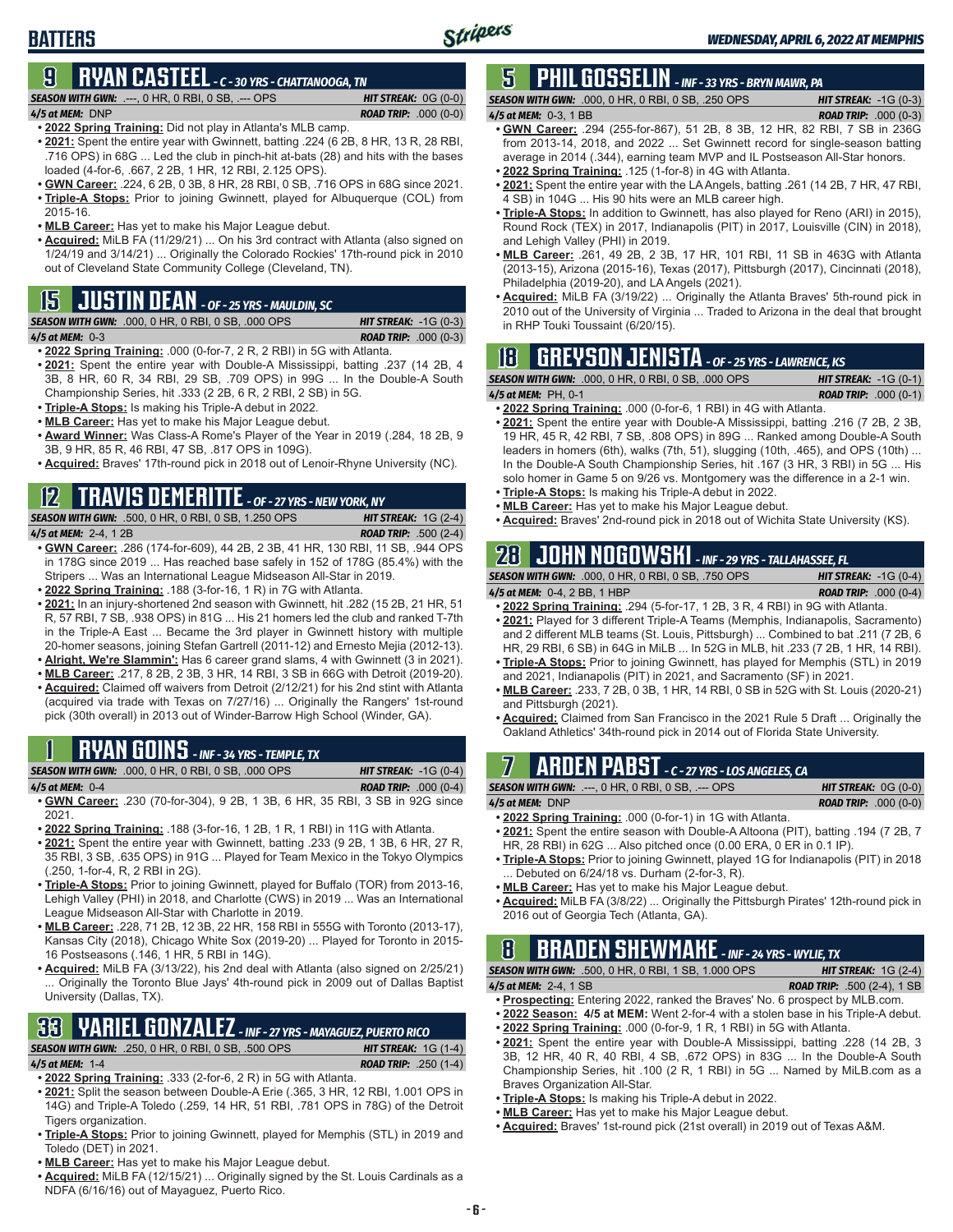## **14 CHADWICK TROMP** *- C - 26 YRS - ORANJESTAD, ARUBA*

*SEASON WITH GWN:*.500, 1 HR, 1 RBI, 0 SB, 1.750 OPS *HIT STREAK:* 1G (2-4) *4/5 at MEM:*2-4, 1 HR, 1 R, 1 RBI *ROAD TRIP:* .500 (2-4), 1 HR, 1 RBI

- **• 2022 Season: 4/5 at MEM:** Tallied Gwinnett's first homer and RBI of the year (solo, off T.J. Zeuch) in 2-1 loss (2-for-4).
- **• GWN Career:** .238 (5-for-21), 0 2B, 0 3B, 1 HR, 1 RBI, 0 SB in 6G since 2021.
- **• 2022 Spring Training:** .400 (2-for-5, 1 2B, 2 R) in 4G with Atlanta.
- **• 2021:** Played 55G with Triple-A Sacramento (.224, 12 2B, 6 HR, 24 RBI) and 9G with San Francisco (.222, 1 HR, 2 RBI) ... DFA'd on 9/18, claimed by Atlanta on 9/21 ... Joined Gwinnett and hit .176 (0 XBH, 0 RBI) in 5G.
- **• Triple-A Stops:** Prior to joining Gwinnett, has played for Louisville (CIN) in 2015 and 2018-19, and Sacramento (SF) in 2021.
- **• MLB Career:** .215, 1 2B, 0 3B, 5 HR, 12 RBI, 0 SB in 33G with San Francisco (2020-21).
- **• Acquired:** Claimed off waivers from San Francisco (9/21/21) ... Originally signed by the Cincinnati Reds as a NDFA (1/24/13) out of Aruba.

## **4 PAT VALAIKA** *- INF - 29 YRS - VALENCIA, CA*

*SEASON WITH GWN:*.000, 0 HR, 0 RBI, 0 SB, .250 OPS *HIT STREAK:* -1G (0-4) *4/5 at MEM:*0-4, 1 BB *ROAD TRIP:* .000 (0-4)

- **• 2022 Spring Training:** .300 (3-for-10, 1 2B, 1 HR, 2 R, 3 RBI) in 7G with Atlanta.
- **• 2021:** Split the year between Baltimore (.201, 8 2B, 5 HR, 25 RBI, 1 SB in 91G) and Triple-A Norfolk (.225, 1 2B, 2 HR, 7 RBI in 22G).
- **• Triple-A Stops:** Prior to joining Gwinnett, has played for Albuquerque (COL) from 2016-19 and Norfolk (BAL) in 2021 ... Pacific Coast League All-Star in 2019.
- **• MLB Career:** .221, 34 2B, 1 3B, 30 HR, 92 RBI, 1 SB in 374G with Colorado (2016-19) and Baltimore (2020-21) ... Played in the MLB Postseason with the Rockies in 2017 and 2018 (.500, 1-for-2, 1 2B in 2G).
- **• Acquired:** MiLB FA (3/18/22) ... Originally the Colorado Rockies' 9th-round pick in 2013 out of UCLA.

| <b>TOTAL:</b> | 226, 1 HR, 688 OPS RISP: | $125, 0$ HR, $.347$ OPS RUNS/INNING:                     |  |           |  |  |                                                 |  | 1 2 3 4 5 6 7 8 9 X TOT |
|---------------|--------------------------|----------------------------------------------------------|--|-----------|--|--|-------------------------------------------------|--|-------------------------|
| Vs. LHP:      |                          | 000, 0 HR, 000 OPS RISP/20: 333, 0 HR, 666 OPS Stripers: |  |           |  |  | $\begin{matrix} 0 & 0 & 0 & 0 & 0 \end{matrix}$ |  |                         |
| Vs. RHP:      |                          | 233, 1 HR, 710 OPS LOADED: 000, 0 HR, 000 OPS Opponents: |  | 0 0 0 0 1 |  |  |                                                 |  |                         |

|           |    |    | <b>MULTI-GAMES</b> |              |                          |               |          |                                             |                          |            |                          |
|-----------|----|----|--------------------|--------------|--------------------------|---------------|----------|---------------------------------------------|--------------------------|------------|--------------------------|
| Player    | 1R | 2R | 3R                 | <b>GS</b>    | Tot.                     | Off LH Off RH | Team W-L | Last HR with Gwinnett (Regular Season)      | <b>Hit</b>               | <b>RBI</b> | <b>HR</b>                |
| Casteel   |    |    |                    |              | $\overline{\phantom{a}}$ |               | $0-0$    | 9/19/21 vs. NAS, 1R (RH Connor Sadzeck)     |                          | -          | $\overline{\phantom{a}}$ |
| Dean      |    |    |                    |              | -                        |               | $0 - 0$  | ---                                         | -                        | -          |                          |
| Demeritte |    |    |                    |              |                          |               | $0 - 0$  | 9/29/21 vs. JAX, 2R (RH Nick Neidert)       |                          | -          |                          |
| Goins     |    |    |                    |              |                          |               | $0 - 0$  | 9/14/21 vs. NAS, 1R (RH Josh Lindblom)      |                          | -          |                          |
| Gonzalez  |    |    |                    |              |                          |               | $0 - 0$  |                                             |                          | -          |                          |
| Gosselin  |    |    |                    |              | -                        |               | $0 - 0$  | 8/25/18 at CLT, 2R (RH Asher Wojciechowski) |                          | -          |                          |
| Jenista   |    |    |                    |              |                          |               | $0 - 0$  | $---$                                       |                          | ۰          |                          |
| Nogowski  |    |    |                    |              |                          |               | $0 - 0$  | ---                                         | $\overline{\phantom{a}}$ | -          |                          |
| Pabst     |    |    |                    |              | -                        |               | $0 - 0$  | ---                                         |                          | -          |                          |
| Shewmake  |    |    |                    |              | -                        |               | $0 - 0$  | $- - -$                                     |                          | -          |                          |
| Tromp     |    |    |                    |              |                          |               | $0 - 1$  | 4/5/22 at MEM, 1R (RH T.J. Zeuch)           |                          | -          |                          |
| Valaika   |    |    |                    |              |                          |               | $0 - 0$  | $---$                                       | -                        | ۰          |                          |
| Total:    |    | O  | O                  | $\mathbf{0}$ | $\mathbf{0}$             |               |          |                                             |                          |            |                          |

| <b>HOME RUN VARIANTS</b>                 |         |      |           |          |   | <b>PINCH HITTERS</b> |    |           |            |           |           |
|------------------------------------------|---------|------|-----------|----------|---|----------------------|----|-----------|------------|-----------|-----------|
| Back-to-Back Homers (0x):                | Player  | AVG. | <b>AB</b> | R.       | H | 2B                   | 3B | <b>HR</b> | <b>RBI</b> | <b>BB</b> | <b>SO</b> |
| ---                                      | Jenista | .000 |           | $\Omega$ | 0 | $\mathbf{0}$         | 0  | 0         | $\Omega$   | 0         |           |
| Back-to-Back-to-Back Homers (0x):<br>--- |         |      |           |          |   |                      |    |           |            |           |           |
| Pinch-Hit Homers (0x):<br>---            |         |      |           |          |   |                      |    |           |            |           |           |
| Leadoff (Game) Homers (0x):              |         |      |           |          |   |                      |    |           |            |           |           |
| ---                                      |         |      |           |          |   |                      |    |           |            |           |           |
| Walk-Off Homers (0x):<br>---             |         |      |           |          |   |                      |    |           |            |           |           |
|                                          | Totals: | .000 |           |          | 0 | <sup>0</sup>         | n  | n         |            | ŋ         |           |

|                                                          |              |   |    |          |     | <b>STRIPERS BATTING BY MONTH</b>       |              |            |            | <b>HITTER AWARDS &amp; HONORS</b> |        |                                        |              |  |  |  |
|----------------------------------------------------------|--------------|---|----|----------|-----|----------------------------------------|--------------|------------|------------|-----------------------------------|--------|----------------------------------------|--------------|--|--|--|
|                                                          | <b>AVG</b>   | G | 2B | 3B       | HR. | <b>RBI</b>                             | <b>SB</b>    | <b>OBP</b> | <b>SLG</b> | <b>OPS</b>                        | Player | <b>Award/Date</b>                      | <b>Stats</b> |  |  |  |
| April:<br>May:<br>June:<br>July<br>August:<br>September: | .226         |   |    | $\Omega$ |     |                                        |              | .333       | .355       | .688                              |        |                                        |              |  |  |  |
|                                                          |              |   |    |          |     | <b>HITTING STREAKS (10-PLUS GAMES)</b> |              |            |            |                                   |        | <b>ON-BASE STREAKS (15-PLUS GAMES)</b> |              |  |  |  |
| Player                                                   | Length/Dates |   |    |          |     |                                        | <b>Stats</b> |            |            |                                   | Player | Length/Dates                           | <b>Stats</b> |  |  |  |
|                                                          |              |   |    |          |     |                                        |              |            |            |                                   |        |                                        |              |  |  |  |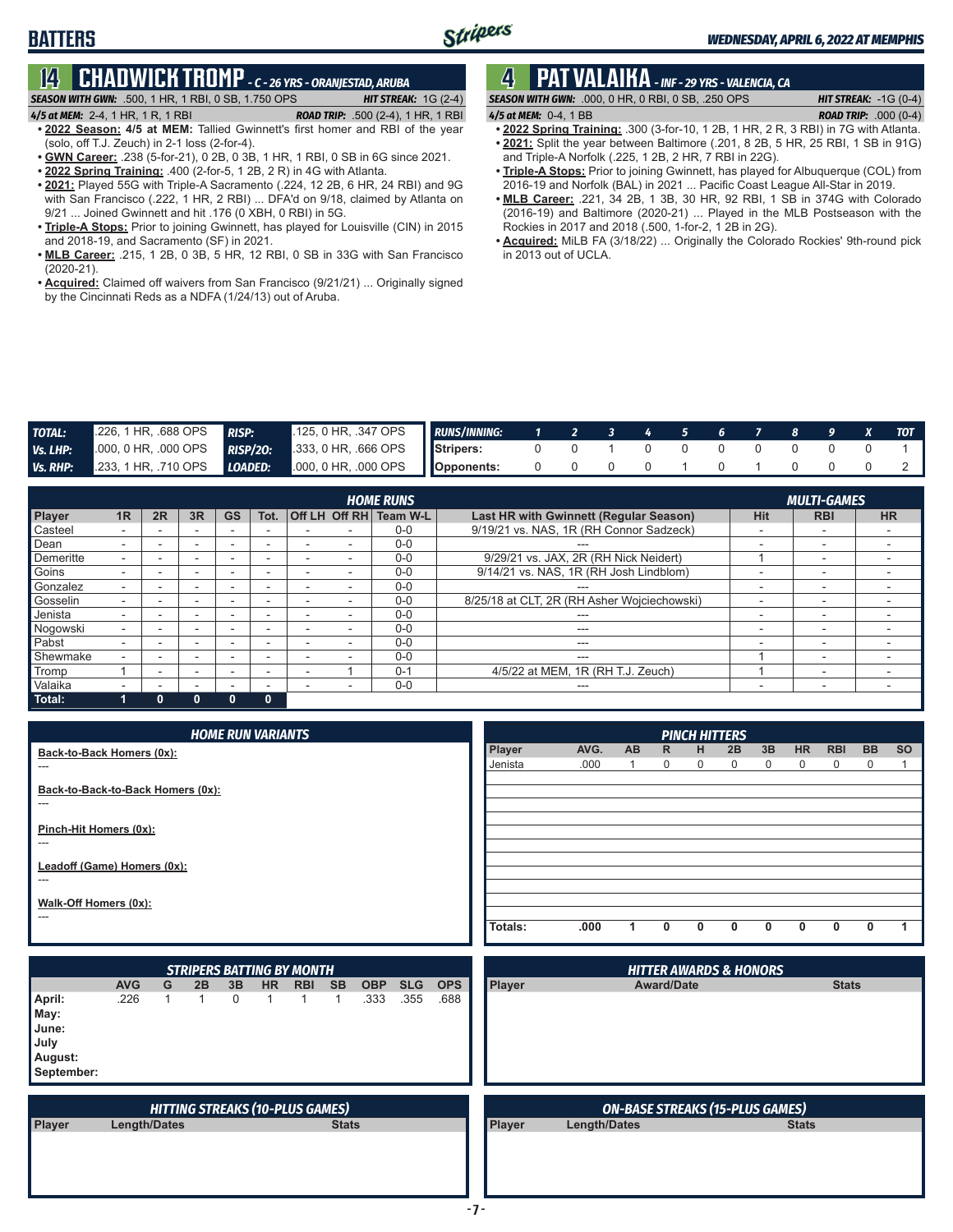| <b>SLASUN SUMMAHY</b>                                                      | $S$ une               | <b>WEDNESDAY, APRIL 6, 2022 AT MEMPHIS</b> |
|----------------------------------------------------------------------------|-----------------------|--------------------------------------------|
| <b>TEAM HIGHS &amp; LOWS</b>                                               |                       | <b>INDIVIDUAL HIGHS &amp; LOWS</b>         |
|                                                                            |                       |                                            |
|                                                                            |                       |                                            |
|                                                                            |                       |                                            |
|                                                                            |                       |                                            |
|                                                                            |                       |                                            |
|                                                                            |                       |                                            |
|                                                                            |                       |                                            |
|                                                                            |                       |                                            |
|                                                                            |                       |                                            |
|                                                                            |                       |                                            |
|                                                                            |                       |                                            |
|                                                                            |                       |                                            |
|                                                                            |                       |                                            |
|                                                                            |                       |                                            |
|                                                                            |                       |                                            |
|                                                                            |                       |                                            |
|                                                                            |                       |                                            |
|                                                                            |                       |                                            |
|                                                                            |                       |                                            |
|                                                                            |                       |                                            |
|                                                                            |                       |                                            |
| <b>TEAM MISCELLANEOUS</b>                                                  |                       | <b>STREAKS</b>                             |
|                                                                            |                       |                                            |
|                                                                            |                       |                                            |
|                                                                            |                       |                                            |
|                                                                            |                       |                                            |
|                                                                            |                       |                                            |
|                                                                            |                       |                                            |
|                                                                            |                       |                                            |
|                                                                            |                       |                                            |
| LAST TIME IT HAPPENED (GWINNETT REGULAR-SEASON HISTORY)                    |                       |                                            |
| <b>INDIVIDUAL OFFENSE:</b>                                                 | <b>TEAM OFFENSE:</b>  |                                            |
|                                                                            |                       |                                            |
|                                                                            |                       |                                            |
|                                                                            |                       |                                            |
|                                                                            |                       |                                            |
|                                                                            |                       |                                            |
| Homers, Both Sides of Plate  Drew Waters (5/18/21 at Nashville)            |                       |                                            |
|                                                                            |                       |                                            |
| Back-to-Back-to-Back Homers  Arcia/Camargo/Demeritte (5/8/21 at Charlotte) |                       |                                            |
|                                                                            |                       |                                            |
|                                                                            |                       |                                            |
|                                                                            |                       |                                            |
|                                                                            | <b>TEAM PITCHING:</b> |                                            |
|                                                                            |                       |                                            |
|                                                                            |                       |                                            |
|                                                                            |                       |                                            |
|                                                                            |                       |                                            |
|                                                                            |                       |                                            |
| <b>INDIVIDUAL PITCHING:</b><br>9.0-Inning Perfect Game.<br>Never           |                       |                                            |

| <b>INDIVIDUAL FILUIIIIVU.</b> |                                                                                |
|-------------------------------|--------------------------------------------------------------------------------|
|                               |                                                                                |
|                               | 9.0-Inning No-Hitter (Solo)Todd Redmond (5/28/10 at Louisville)                |
|                               | 9.0-Inning No-Hitter (Comb.) Wooten/Marksberry/Ramirez (6/30/16 at Louisville) |
|                               |                                                                                |
|                               |                                                                                |
|                               |                                                                                |
|                               | 21 Consecutive Saves Converted Jairo Asencio (9/6/09-8/8/11)                   |
|                               | 25.0-Inning Scoreless Streak Stephen Marek, 25.1 IP (6/6/10-8/2/10)            |
|                               |                                                                                |

**TEAM DEFENSE:** Turn a Triple Play .........................6/5/21 vs. Jacksonville (Camargo-Kipnis-Snider) Commit 5 Errors ..........................................................................8/17/10 vs. Norfolk